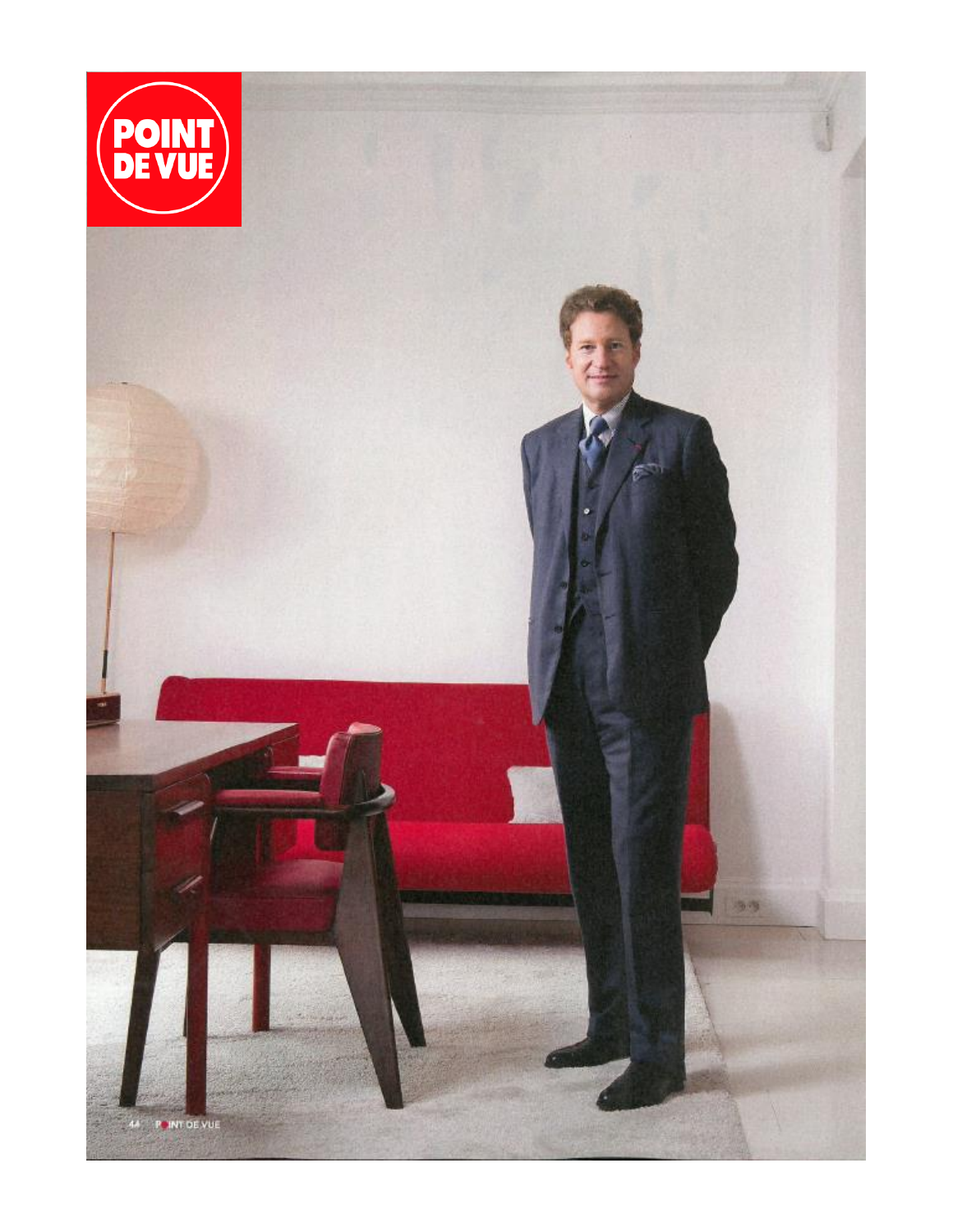## Thomas Kaplan Un philanthrope en or

Il aime la France et vient de faire don au Louvre d'une toile de Ferdinand Bol. À cette occasion, le musée présente, pour la première fois, une partie de la collection des maîtres hollandais de ce mécène et homme d'affaires new-yorkais, qui possède un Vermeer et pas moins de onze Rembrandt! Par Raphaël Morata Photos Luc Castel



Dans l'appartement parisien de Thomas Kaplan, nulle trace de tableaux de maîtres, seulement du mobilier design de bon goût! Pour lui, les tableaux doivent être prêtés et présentés dans des expositions ou des musées, comme ici au Louvre, cet Autoportrait au regard plongé dans l'ombre (1634) de Rembrandt.

i d'aventure vous êtes convié chez Thomas Kaplan, ne vous attendez pas à découvrir des tableaux de maîtres accrochés, à touche touche. sur les murs de ses demeures de New York, Saint-Tropez ou Paris.

« Nous ne vivons pas dans des musées, entourés de chefs-d'œuvre anciens. À la maison, nous sommes plutôt mobilier design d'exception, Prouvé, Perriand et tant d'autres, acquis patiemment par mon épouse Daphné», confie le plus grand collectionneur privé au monde de Rembrandt. Et aussi le plus modeste. Ainsi, sa collection de peintures hollandaises du XVII<sup>t</sup> siècle ne porte même pas son nom, mais celui de Leiden (ou Leyde en français), la ville où naquit le célèbre peintre de La Ronde de nuit. Et ce n'est que maintenant, après plus de quinze ans de collectionnite aiguë, qu'il s'est résolu à sortir de «l'anonymat» et à mettre en lumière ses acquisitions. Et quel clair-obscur! Puisque c'est le musée du Louvre qui en présente une trentaine (sur 250), dont les onze Rembrandt. Un record. Il n'existe que 35 œuvres du maître hollandais en mains privées. «Ce n'est pas de la fierté que je ressens en voyant pour la première fois toutes ces toiles présentées ici dans un musée de la dimension internationale du Louvre. Non, c'est de l'étonnement, de la sidération... » Jusqu'à présent, cet homme d'affaires, né en 1962 à New York, et père de trois enfants, était plus connu pour ses dons exceptionnels en matière d'achat et vente de ressources naturelles comme l'or, l'argent, le platine, le pétrole ou le gaz, ainsi que pour la Panthera Corporation, sa puissante fondation de sauvegarde des félins dans le monde.

Tout a commencé en 2003 « par une belle journée de printemps du côté de Dubrovnik». « l'avais été invité par Francesca de Habsbourg à visiter la Croatie-je suis un ami d'enfance de son frère Lorne. Dans la délégation, il y avait sir Norman Rosenthal. l'ancien patron des expositions de la Royal Academy de Londres. Il m'a demandé si je collectionnais. Je lui ai dit que non et que je n'envisageais pas de le faire. D'autant plus que tous les tableaux de l'école hollandaise que j'aimais - depuis mes visites au Met avec ma mère quand j'étais gamin - étaient tous dans des musées. Il m'a détrompé en me certifiant qu'il y en avait encore beaucoup sur le marché de l'art. Et que l'école de Rembrandt, Jan Steen, Frans van Mieris et autre Jan Lievens, n'était plus à la mode.» L'information s'avère juste. Blessé alors à un genou, Thomas Kaplan s'enferme pendant sa convalescence dans sa maison de la Riviera et dévore toute la littérature consacrée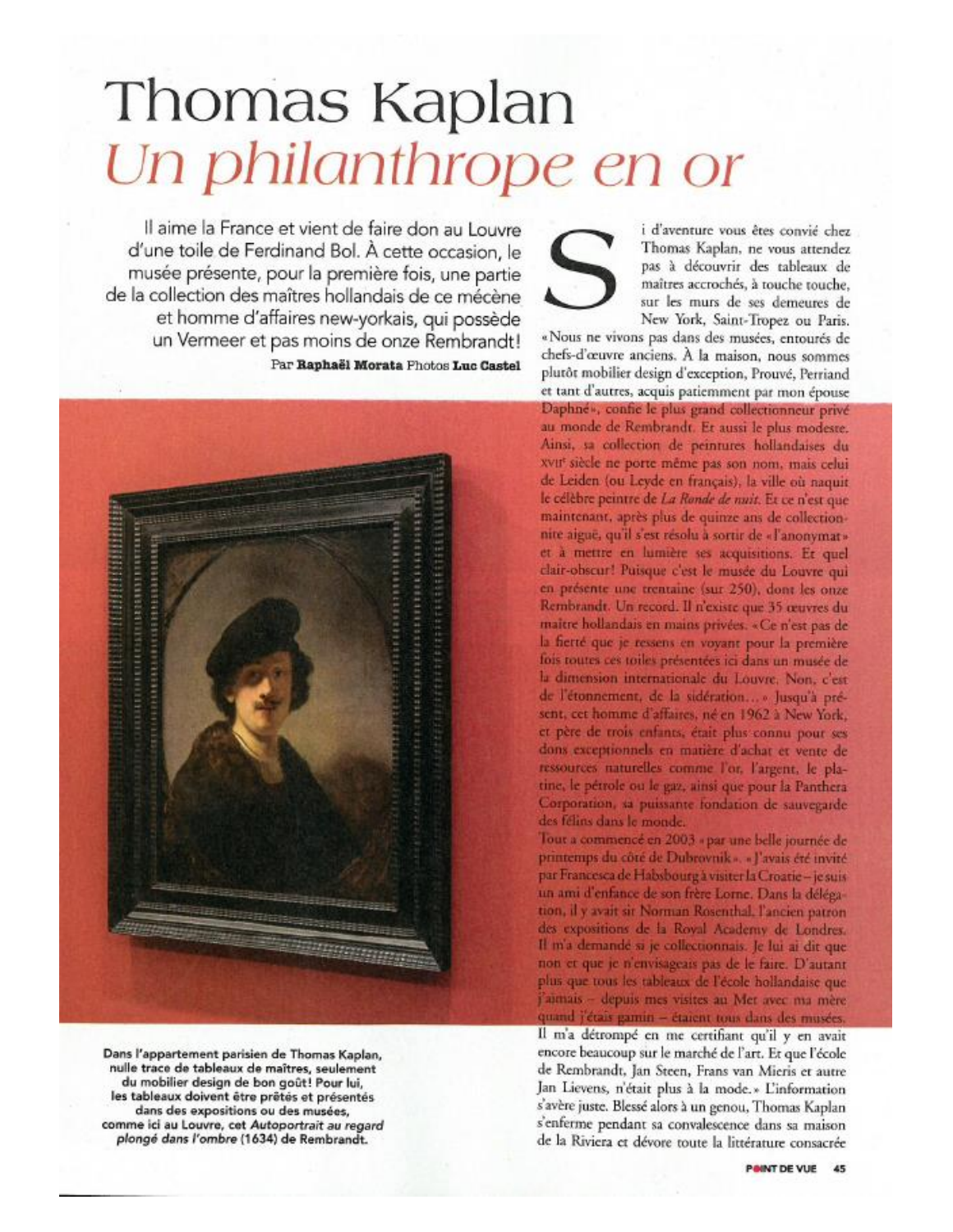

Réunie pour la première fois, la série des allégories de Rembrandt, dont Thomas Kaplan est le seul à posséder trois<br>des cinq sens. Ci-dessous, l'impératrice Farah découvre lors du vernissage, Garçon à la cape et au turban

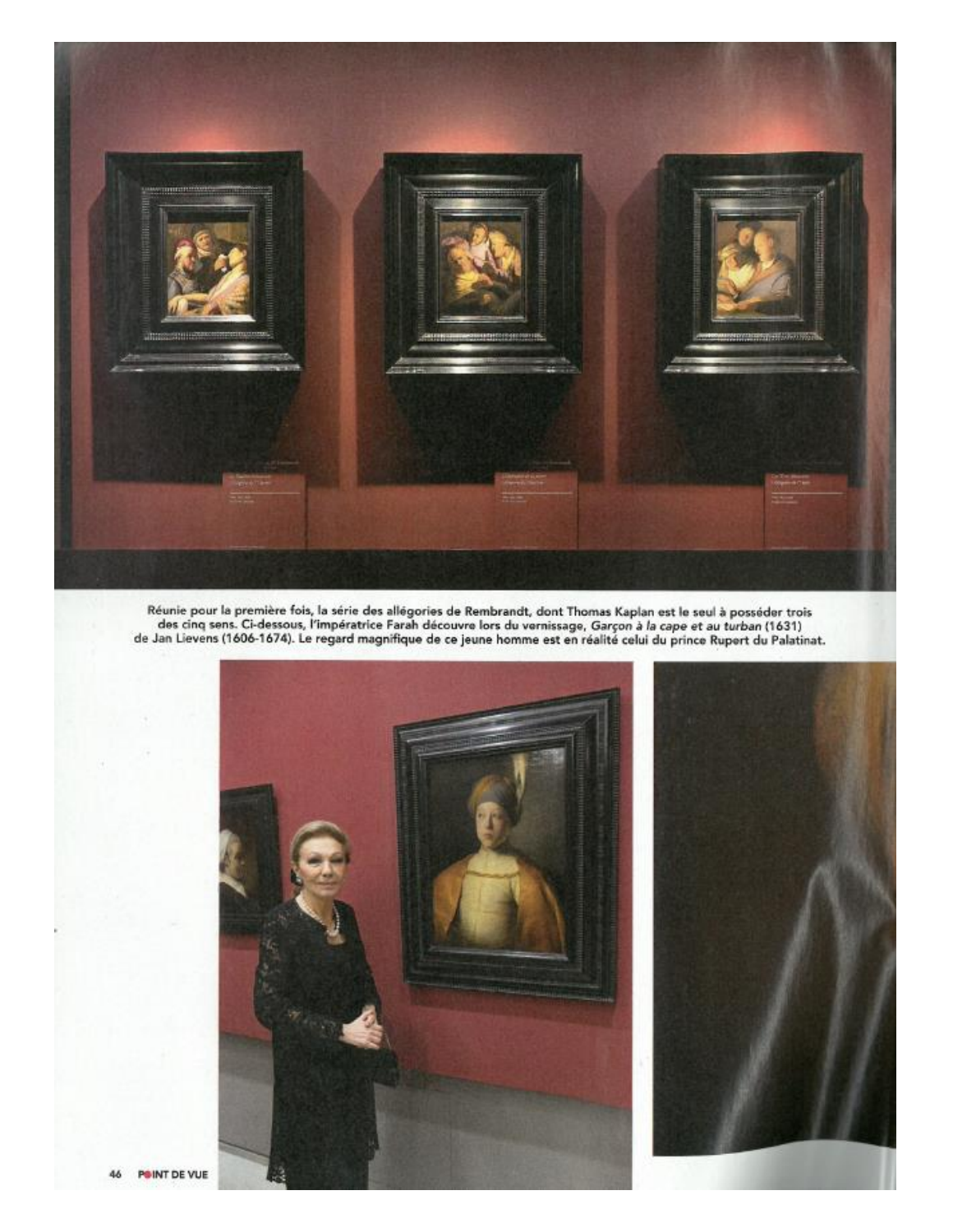## «Pendant cinq ans, de 2003 à 2008, nous achetions avec mon épouse un tableau par semaine. »



En compagnie de son épouse Daphné Recanati-Kaplan, le mécène américain pose devant Éliézer et Rébecca au puits (1645-1646), l'œuvre de Ferdinand Bol (1616-1680), dont il fait don au musée du Louvre.



au sujet. Son premier achat à Londres est un Gérard Dou qui recelait certaines anomalies. « Un coup de cœur, même si je le savais suspect.» Qu'à cela ne tienne, l'apprenti collectionneur va gagner d'autres batailles et bientôt rivaliser avec une concurrence redoutable, la branche française de la famille Rothschild, pour acquérir des Rembrandt, dont Autoportrait au regard plongé dans l'ombre (1634), La jeune fille vêtue d'une cape galonnée (1632), Minerve (1635) ou encore la série des allégories. Kaplan possède trois des cinq sens: l'ouïe, le toucher, l'odorat - propriété d'une famille du New Jersey, cette dernière toile n'a été authentifiée qu'en 2015. « Ce furent cinq années de folie douce. Jusqu'en 2008, nous achetions avec mon épouse une toile par semaine! Je vous rassure, désormais, nous avons vraiment ralenti... Tout au plus une par an.» Garçon à la cape et au turban de Jan Lievens, Le Bénédicité de Jan Steen, tombent ainsi entre ses mains. Jeune femme jouant du virginal, le seul tableau de Vermeer qui ne soit pas dans un musée, lui appartient également. Il l'a racheté à Steve Wynn, l'emblématique tycoon de Las Vegas. Au cours de ce quinquennat d'acquisitions forcenées, Thomas Kaplan remporte bien des enchères. Mais l'une d'elles lui a laissé, sur le moment, un goût amer. En 2009, lors d'une vente publique à Versailles, il s'offre pour 1,3 million d'euros, Eliézer et Rébecca au puits de Ferdinand Bol (1616-1680), élève de Rembrandt. Personne ne peut suivre. Pas même le Louvre qui convoite l'œuvre. « J'étais atterré. Je ne savais pas qu'il voulait ce tableau. Je ne surenchéris jamais contre un musée. J'ai contacté cette institution pour m'excuser et lui proposer de le mettre en dépôt chez elle. Et aujourd'hui, je lui en fais don.» Thomas Kaplan a beau être un ancien diplômé d'Oxford, son cœur bat vraiment pour la France. Deux de ses enfants sont nés à Paris. Sa francophilie ainsi qu'un don exceptionnel pour la création d'une librairie française à New York lui ont valu la Légion d'honneur. Mais c'est en Suisse, au collège du Rosay, qu'il a appris le français. « J'y ai fait aussi la connaissance de mon ami Lorne Thyssen, dont la mère, Fiona, m'a un jour présenté ma future épouse. » Et aujourd'hui, ce sont les tableaux de sa belle-mère et artiste, Mira Recanati, qui ont l'honneur des cimaises de sa demeure new-yorkaise. Qu'en aurait pensé Rembrandt, lui si jaloux? La famille d'abord… ●

Chefs-d'œuvre de la collection Leiden. Le siècle de Rembrandt, exposition dans les salles Sully du musée du Louvre, jusqu'au 22 mai. louvre.fr Et aussi pour découvrir et comprendre tous les tableaux de la collection de Thomas Kaplan: theleidencollection.com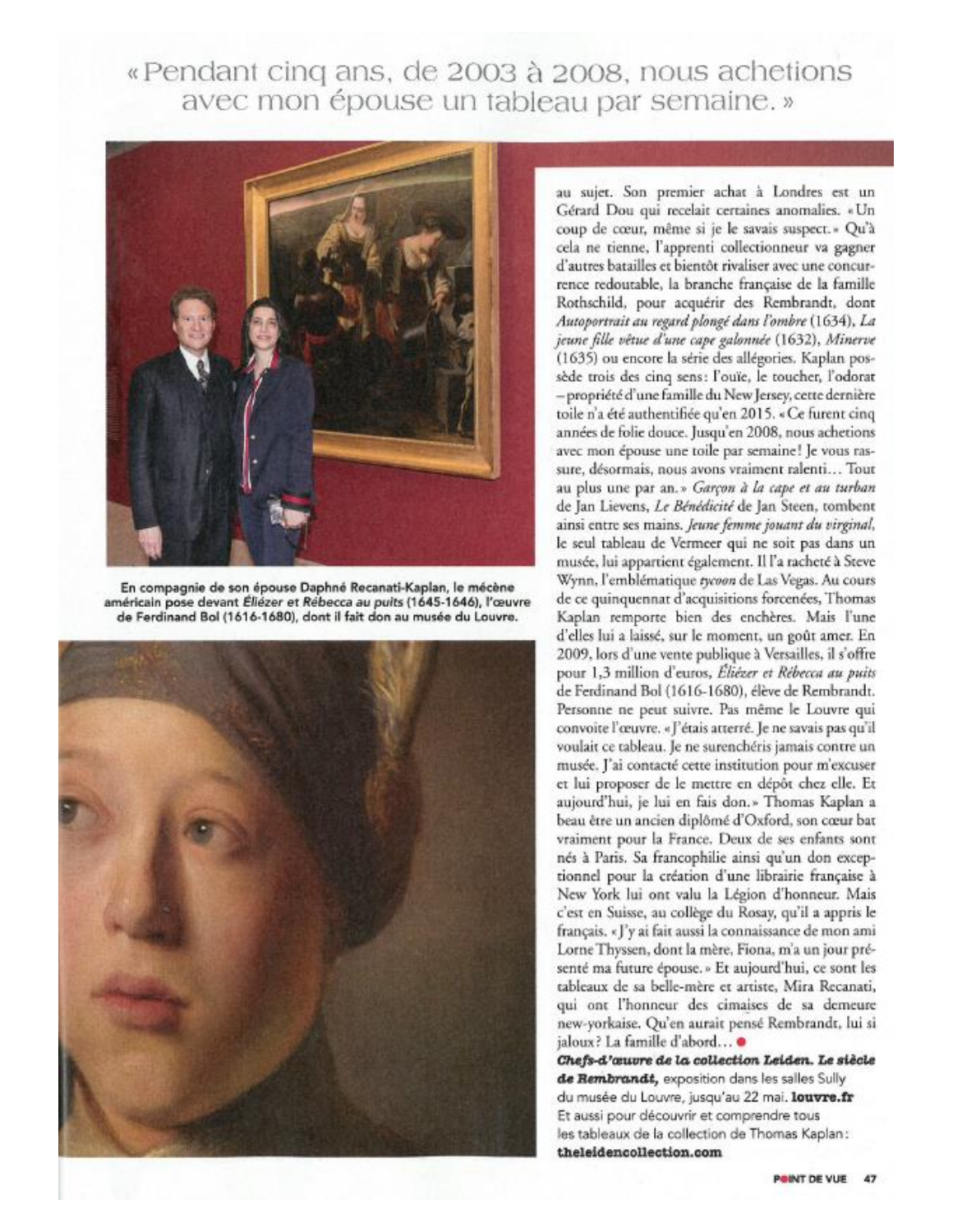| <b>Point de Vue</b> | <b>March 2017</b> | Raphaël Morata |
|---------------------|-------------------|----------------|
|---------------------|-------------------|----------------|

## **"Thomas Kaplan – Philanthropist with a Heart of Gold"**

*He loves France and recently donated to the Louvre a painting by Ferdinand Bol. On this occasion, the museum presents, for the first time, a part of the collection of Dutch masters owned by this New York philanthropist and businessman – including one Vermeer and no less than eleven Rembrandts!*

If by chance you find yourself invited to Thomas Kaplan's, do not expect to discover master paintings hanging, side by side, on the walls of his homes in New York, Saint-Tropez or Paris. "We do not live in museums, surrounded by old masterpieces. At home, we prefer design furniture of exception, Prouvé, Perriand and so many others, patiently acquired by my wife Daphne," shares the world's largest private collector of Rembrandt. And the most humble too.

His collection of  $17<sup>th</sup>$  century Dutch paintings does not even bear his name, but that of Leiden (or Leyde in French), the city in which the famous painter of "The Night Watch" was born. Only now, after more than fifteen years of serious collecting, has he decided to "come out" publicly and shed light on his acquisitions. And what light! None other than the Louvre Museum is presently hosting some thirty of them (out of 250), including the eleven Rembrandts. A true record, as there are only 35 works by the Dutch master in private hands. "It is not pride that I feel in seeing for the first time all of these paintings presented here in a museum of universal dimension like the Louvre. What I feel is astonishment, amazement…" Until now, this businessman, born in 1962 in New York and father of three children, was better known for his exceptional talents as a trader in natural resources such as gold, silver, platinum, oil or gas, as well as for Panthera, his impressive foundation dedicated to the conservation of wild cats around the world.

It all started in 2003 "on a lovely spring day in Dubrovnik." "I had been invited by Francesca von Habsburg to visit Croatia – I am a childhood friend of her brother Lorne. Sir Norman Rosenthal, formerly exhibitions secretary at the Royal Academy of Arts in London, was also present. He asked me if I collected. I told him that I did not and was not planning on, especially since all the paintings of the Dutch school that I loved – from the time of visiting the Met with my mother when I was a child – were all in museums. He corrected me and certified that several pieces actually were still on the art market, adding that the school of Rembrandt, Jan Steen, Frans van Mieris and Jan Lievens was no longer in fashion."

The information proved accurate. Suffering from a knee injury at the time, Thomas Kaplan proceeds to lock himself in his Riviera residence and begins to devour all of the literature dedicated to the topic. His first purchase in London is a Gerrit Dou that presented certain anomalies. "I fell in love with it, even though I was aware of its suspect nature." Never mind, the aspiring collector ends up winning many other battles and soon faces a fierce competitor in the French branch of the Rothschild family for Rembrandt acquisitions. Kaplan's treasures include "Self-Portrait with Shaded Eyes" (1634), "Young Girl in a Gold-Trimmed Cloak" (1632), "Minerva in Her Study" (1635) and "The Senses" series, of which he owns three out of the five works: hearing, touch, and smell. The latter, property of a New Jersey family, was only authenticated in 2015.

"These were five wild yet wonderful years. Until 2008, we were buying with my wife one painting per week! Rest assured, by now, we have really slowed down… One per year at the most." "Boy in a Cape and Turban" by Jan Lievens, and "Prayer Before the Meal" by Jan Steen, end up falling in his hands. "Young Woman Seated at a Virginal", the only painting by Vermeer that is not part of a museum, also belongs to him. He bought it from Steve Wynn, the emblematic Vegas tycoon.